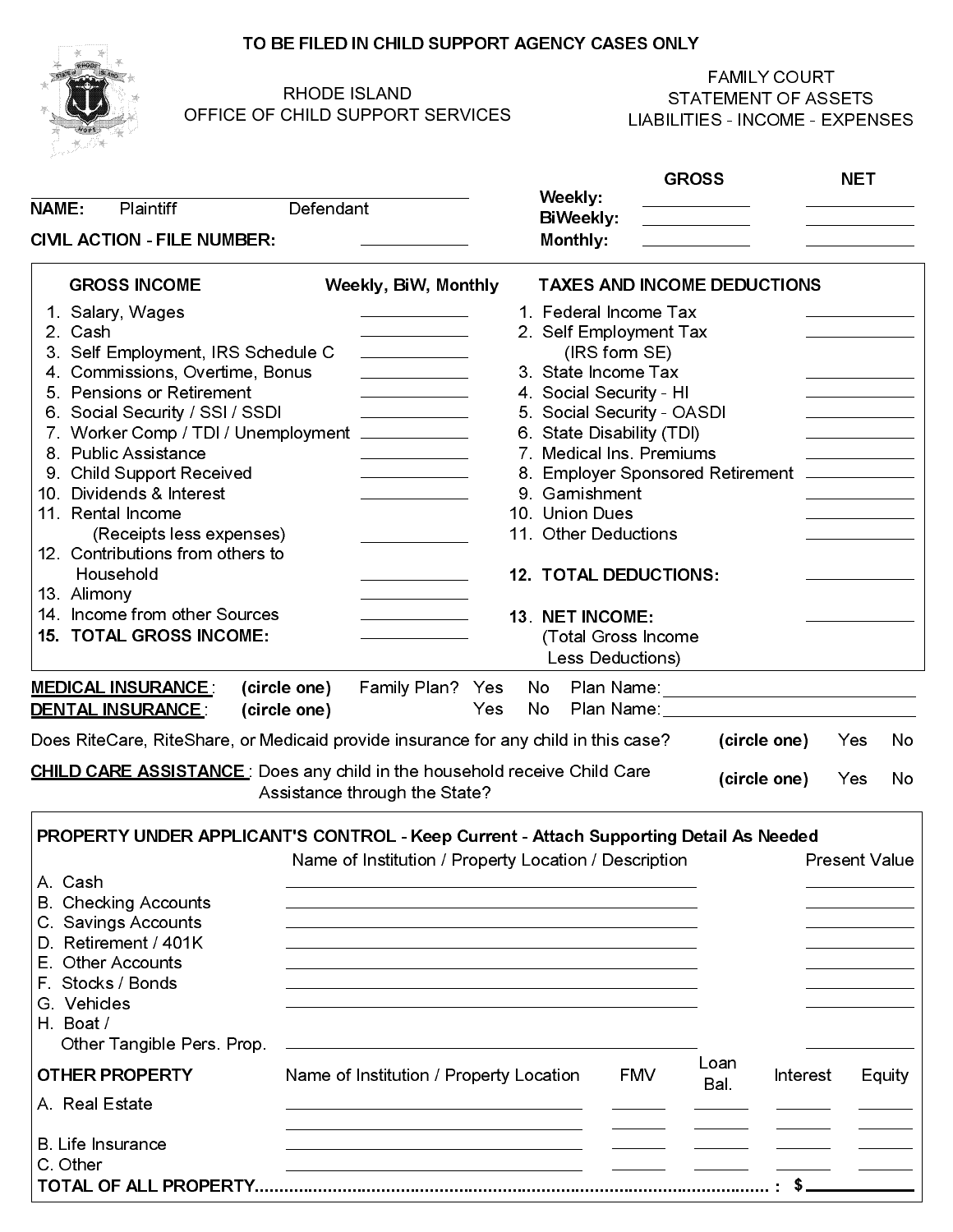| 35. Weekly Total from Line 34<br>36. Monthly Total divided by 4.3 | $\mathbb{S}$                                                                                                                                                                                                                                                                                                                                                                                                                                                                                                                                                                                                                                                                                                                                                                                                                                                                                                                                                                                                                                                                                |
|-------------------------------------------------------------------|---------------------------------------------------------------------------------------------------------------------------------------------------------------------------------------------------------------------------------------------------------------------------------------------------------------------------------------------------------------------------------------------------------------------------------------------------------------------------------------------------------------------------------------------------------------------------------------------------------------------------------------------------------------------------------------------------------------------------------------------------------------------------------------------------------------------------------------------------------------------------------------------------------------------------------------------------------------------------------------------------------------------------------------------------------------------------------------------|
|                                                                   |                                                                                                                                                                                                                                                                                                                                                                                                                                                                                                                                                                                                                                                                                                                                                                                                                                                                                                                                                                                                                                                                                             |
|                                                                   | $\frac{1}{2}$                                                                                                                                                                                                                                                                                                                                                                                                                                                                                                                                                                                                                                                                                                                                                                                                                                                                                                                                                                                                                                                                               |
|                                                                   |                                                                                                                                                                                                                                                                                                                                                                                                                                                                                                                                                                                                                                                                                                                                                                                                                                                                                                                                                                                                                                                                                             |
|                                                                   |                                                                                                                                                                                                                                                                                                                                                                                                                                                                                                                                                                                                                                                                                                                                                                                                                                                                                                                                                                                                                                                                                             |
|                                                                   |                                                                                                                                                                                                                                                                                                                                                                                                                                                                                                                                                                                                                                                                                                                                                                                                                                                                                                                                                                                                                                                                                             |
|                                                                   |                                                                                                                                                                                                                                                                                                                                                                                                                                                                                                                                                                                                                                                                                                                                                                                                                                                                                                                                                                                                                                                                                             |
|                                                                   |                                                                                                                                                                                                                                                                                                                                                                                                                                                                                                                                                                                                                                                                                                                                                                                                                                                                                                                                                                                                                                                                                             |
|                                                                   | <u>and the state of the state of the state</u>                                                                                                                                                                                                                                                                                                                                                                                                                                                                                                                                                                                                                                                                                                                                                                                                                                                                                                                                                                                                                                              |
|                                                                   | the contract of the contract of the contract of                                                                                                                                                                                                                                                                                                                                                                                                                                                                                                                                                                                                                                                                                                                                                                                                                                                                                                                                                                                                                                             |
|                                                                   |                                                                                                                                                                                                                                                                                                                                                                                                                                                                                                                                                                                                                                                                                                                                                                                                                                                                                                                                                                                                                                                                                             |
|                                                                   |                                                                                                                                                                                                                                                                                                                                                                                                                                                                                                                                                                                                                                                                                                                                                                                                                                                                                                                                                                                                                                                                                             |
|                                                                   |                                                                                                                                                                                                                                                                                                                                                                                                                                                                                                                                                                                                                                                                                                                                                                                                                                                                                                                                                                                                                                                                                             |
|                                                                   |                                                                                                                                                                                                                                                                                                                                                                                                                                                                                                                                                                                                                                                                                                                                                                                                                                                                                                                                                                                                                                                                                             |
|                                                                   |                                                                                                                                                                                                                                                                                                                                                                                                                                                                                                                                                                                                                                                                                                                                                                                                                                                                                                                                                                                                                                                                                             |
|                                                                   |                                                                                                                                                                                                                                                                                                                                                                                                                                                                                                                                                                                                                                                                                                                                                                                                                                                                                                                                                                                                                                                                                             |
|                                                                   |                                                                                                                                                                                                                                                                                                                                                                                                                                                                                                                                                                                                                                                                                                                                                                                                                                                                                                                                                                                                                                                                                             |
|                                                                   |                                                                                                                                                                                                                                                                                                                                                                                                                                                                                                                                                                                                                                                                                                                                                                                                                                                                                                                                                                                                                                                                                             |
|                                                                   |                                                                                                                                                                                                                                                                                                                                                                                                                                                                                                                                                                                                                                                                                                                                                                                                                                                                                                                                                                                                                                                                                             |
|                                                                   |                                                                                                                                                                                                                                                                                                                                                                                                                                                                                                                                                                                                                                                                                                                                                                                                                                                                                                                                                                                                                                                                                             |
|                                                                   |                                                                                                                                                                                                                                                                                                                                                                                                                                                                                                                                                                                                                                                                                                                                                                                                                                                                                                                                                                                                                                                                                             |
|                                                                   |                                                                                                                                                                                                                                                                                                                                                                                                                                                                                                                                                                                                                                                                                                                                                                                                                                                                                                                                                                                                                                                                                             |
|                                                                   |                                                                                                                                                                                                                                                                                                                                                                                                                                                                                                                                                                                                                                                                                                                                                                                                                                                                                                                                                                                                                                                                                             |
|                                                                   |                                                                                                                                                                                                                                                                                                                                                                                                                                                                                                                                                                                                                                                                                                                                                                                                                                                                                                                                                                                                                                                                                             |
|                                                                   |                                                                                                                                                                                                                                                                                                                                                                                                                                                                                                                                                                                                                                                                                                                                                                                                                                                                                                                                                                                                                                                                                             |
|                                                                   |                                                                                                                                                                                                                                                                                                                                                                                                                                                                                                                                                                                                                                                                                                                                                                                                                                                                                                                                                                                                                                                                                             |
|                                                                   |                                                                                                                                                                                                                                                                                                                                                                                                                                                                                                                                                                                                                                                                                                                                                                                                                                                                                                                                                                                                                                                                                             |
|                                                                   |                                                                                                                                                                                                                                                                                                                                                                                                                                                                                                                                                                                                                                                                                                                                                                                                                                                                                                                                                                                                                                                                                             |
|                                                                   |                                                                                                                                                                                                                                                                                                                                                                                                                                                                                                                                                                                                                                                                                                                                                                                                                                                                                                                                                                                                                                                                                             |
|                                                                   |                                                                                                                                                                                                                                                                                                                                                                                                                                                                                                                                                                                                                                                                                                                                                                                                                                                                                                                                                                                                                                                                                             |
|                                                                   |                                                                                                                                                                                                                                                                                                                                                                                                                                                                                                                                                                                                                                                                                                                                                                                                                                                                                                                                                                                                                                                                                             |
|                                                                   |                                                                                                                                                                                                                                                                                                                                                                                                                                                                                                                                                                                                                                                                                                                                                                                                                                                                                                                                                                                                                                                                                             |
|                                                                   |                                                                                                                                                                                                                                                                                                                                                                                                                                                                                                                                                                                                                                                                                                                                                                                                                                                                                                                                                                                                                                                                                             |
|                                                                   |                                                                                                                                                                                                                                                                                                                                                                                                                                                                                                                                                                                                                                                                                                                                                                                                                                                                                                                                                                                                                                                                                             |
|                                                                   |                                                                                                                                                                                                                                                                                                                                                                                                                                                                                                                                                                                                                                                                                                                                                                                                                                                                                                                                                                                                                                                                                             |
|                                                                   |                                                                                                                                                                                                                                                                                                                                                                                                                                                                                                                                                                                                                                                                                                                                                                                                                                                                                                                                                                                                                                                                                             |
|                                                                   |                                                                                                                                                                                                                                                                                                                                                                                                                                                                                                                                                                                                                                                                                                                                                                                                                                                                                                                                                                                                                                                                                             |
|                                                                   |                                                                                                                                                                                                                                                                                                                                                                                                                                                                                                                                                                                                                                                                                                                                                                                                                                                                                                                                                                                                                                                                                             |
|                                                                   |                                                                                                                                                                                                                                                                                                                                                                                                                                                                                                                                                                                                                                                                                                                                                                                                                                                                                                                                                                                                                                                                                             |
|                                                                   | <b>Monthly</b>                                                                                                                                                                                                                                                                                                                                                                                                                                                                                                                                                                                                                                                                                                                                                                                                                                                                                                                                                                                                                                                                              |
|                                                                   |                                                                                                                                                                                                                                                                                                                                                                                                                                                                                                                                                                                                                                                                                                                                                                                                                                                                                                                                                                                                                                                                                             |
|                                                                   | 1. Groceries<br>2. Heating & Propane<br>3. Electricity<br>4. Telephone / Cell Phone<br>5. Cable / Internet<br>6. Clothing & Laundry<br>7. Uninsured Medical, Medicines, Dental<br>8. Personal Needs & Spending Money<br>9. Cigarettes<br>10. Car Insurance, Registration<br>11. Gas / Auto Maintenance<br>12. Traveling / Commuting Expenses<br>13. Life Insurance<br>14. Health Ins. Premium not through employer<br>15. Court Fines, Costs<br>16. Work Related Child Care<br>17. Child Support Order (this case)<br>18. Child Support Order (any other case)<br>19. Cash Medical Order<br>20. Arrears Order for Support<br>21. Alimony Orders Paid<br><b>Housing</b><br>22. Rent<br>23. Mortgage<br>24. Property Taxes not included in mortgage<br>25. Home / Renter Insurance<br>26. Sewer / Water / Upkeep<br>27.<br><b>Loans &amp; Obligations</b><br>28. Auto Loan: Balance_______________________<br>29. Credit Card: Balance _______________________<br><b>Miscellaneous</b><br>31. Retirement / 401K not deducted from wages<br>32. Savings<br>34. Weekly Total Lines 1-33 Monthly |

Under penalty of perjury, I hereby swear the Statements contained in this Statement of Assets, Liabilities, Income & Expenses and any attachments are true and correct. Check if any schedule is attached.

| Sworn to me before this $\frac{1}{2}$ day of $\frac{1}{2}$ , 20 $\frac{1}{2}$ .                           |  |  |  |  |
|-----------------------------------------------------------------------------------------------------------|--|--|--|--|
|                                                                                                           |  |  |  |  |
| Form of ID: State _____ Gov't _____ Driver's Lic. _____ Passport _____ Personally Known _____ Other _____ |  |  |  |  |